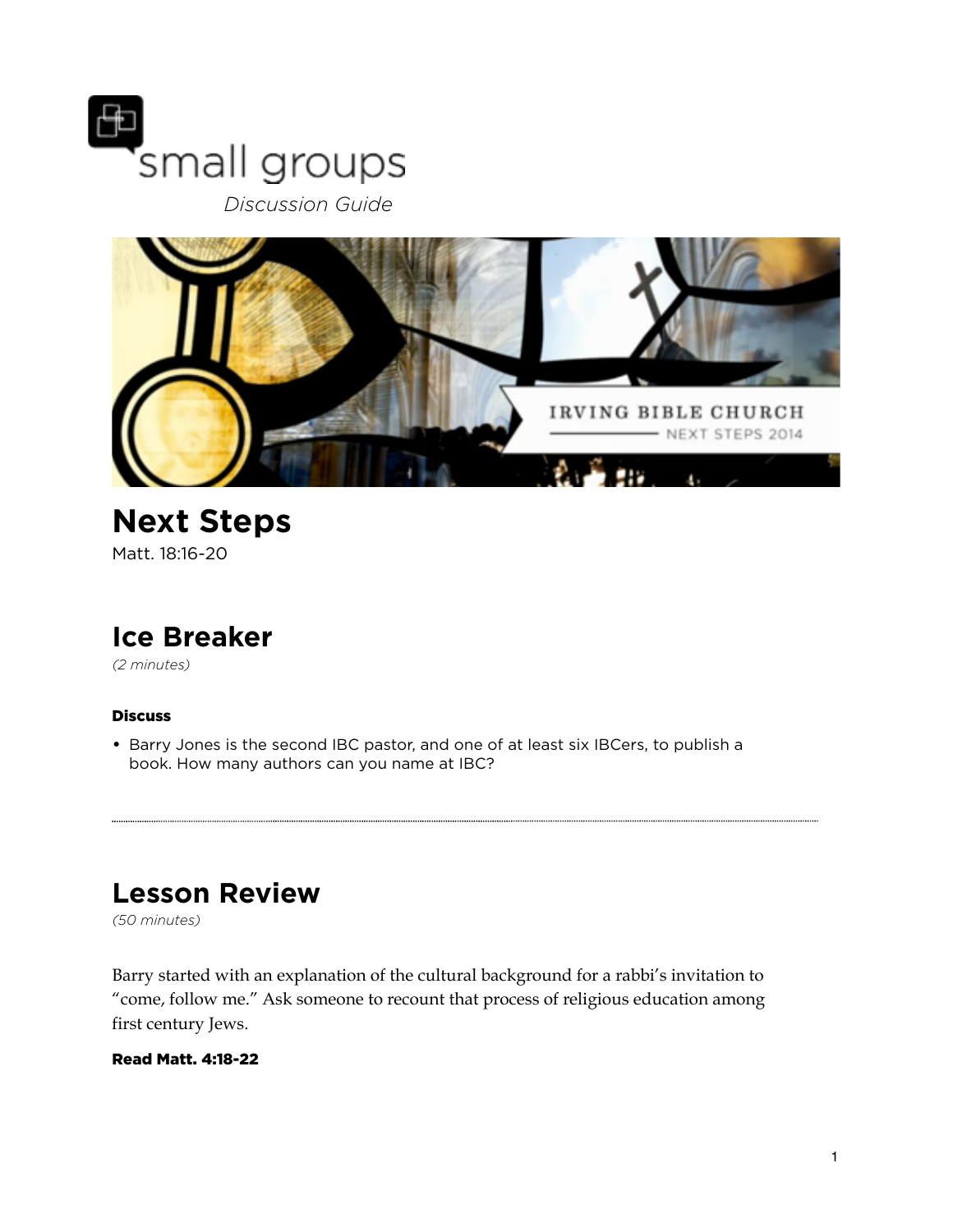Barry said this cultural backdrop helps explain why the fishermen whom Jesus called would drop their nets and follow him. It was an invitation to matter, to have a mentor. It was a vote of confidence. Jesus was saying to them (and, by extension, to us) "I think you have what it takes."

Then Barry pointed out four aspects of Jesus' yoke — his way of living that was to be mimicked by his disciples.

## **1. Jesus Was a Boundary Breaker**

Barry mentioned cultural boundaries (the woman at the well — John 4:1-26), relational boundaries (healing a leper — Matt. 8:1-4), and political boundaries (the calling of a tax collector and a zealot. Barry said this was akin to having a Tea Party activist and a blogger from moveon.org in the same small group.) Barry said, "Jesus touched the untouchable, loved the unlovable, forgave the unforgivable."

A modern example might be Kaci Hickox. Kaci was an IBCer before she moved to Maine. A nurse with Doctors Without Borders, Kaci recently volunteered to go to West Africa to help contain the ebola outbreak. Below is a poem Kaci wrote in her most recent Facebook update:

I feel like my head is clouded and pounding with raindrops of lead, and I cannot respond to the heartless words I have read.

'You aid workers are bringing Ebola to Dallas and the West', but what do you know of the suffering in these beds?

30 confirmed Ebola patients lying in my tent, I suffocate from the protective equipment in which I am sent.

They can only see my eyes and I feel so useless, with only an hour at a time to care for them it feels helpless.

But today I held the hand of a woman who was discharged and cured, while she has lost two children to Ebola she flights for her third.

The rains pounds on the tent that holds coworkers and friends, I have lost more in 4 weeks than I could ever before comprehend.

Then my phone rings and I hear familiar voices, Abibatu, Haja, and Lamphia – our first three family of successes. They lost their father and brother to this battle, but together they stand cured and each of their smiles all matter.

I can't ignore that this is a horrendous disease, it takes even those young and strong with such ease.

But fear will only fuel this flame, extend the suffering, multiply the pain.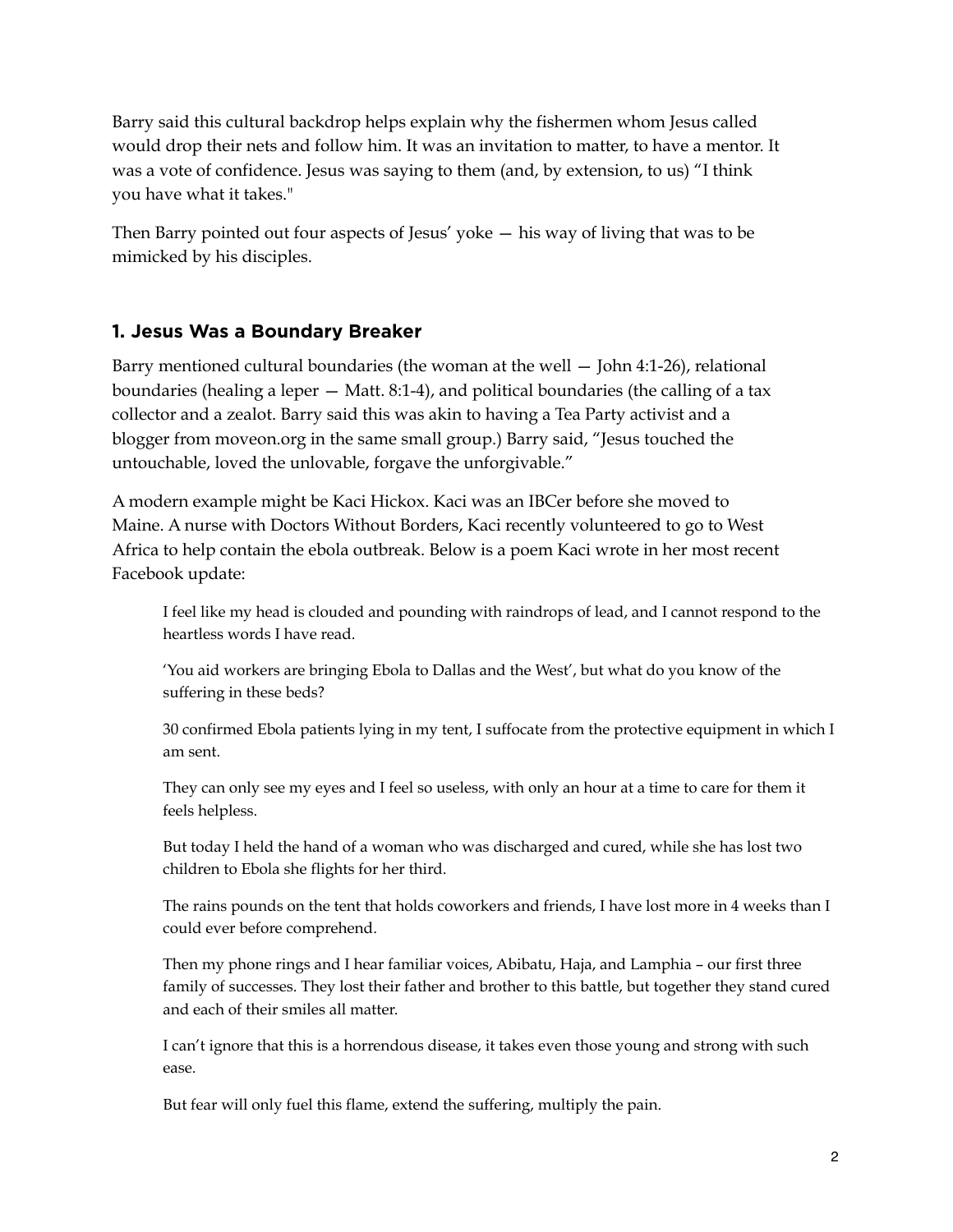We must fight this battle we once felt immune to, in order to prove that all lives are valued.

And I know you are scared, and I was scared too, but let me walk alongside with you. Let us fight as world united anew.

#### **Discuss**

• What are other examples of Christians embracing the call to be boundary-breakers?

### **2. Jesus Was a Shalom Maker**

When Jesus said, "Blessed are the peacemakers" (Matt. 5:9) the word for peace he would have used would have correlated to "shalom". Jesus was saying, "Blessed are those who bring the shalom of God to broken places." Barry said that all Jesus' miracles are examples of shalom-making. Notice that Jesus' miracles always restored what was broken to its original good design. He gave sight to the blind man, not X-ray vision. He made the lame walk, not levitate. Jesus' miracles restored what was good in the garden. They pointed toward the "shalom bookends" of the Garden of Eden and the New Jerusalem.

#### **Discuss**

• What are other examples of Christians bringing shalom to broken places?

### **3. Jesus Was a People Keeper**

Barry contrasted "people keeping" with Sabbath keeping. This was one of the issues that got Jesus in trouble with the religious establishment (Mark 3:1-3). Jesus insisted that people were more important than rules, even rules God himself established.

#### Read Is. 1:10-17

#### **Discuss**

- Why would God despise the very religious observances he commanded?
- According to the Bible, how are we to know when it's important to follow religious rules and when it's not?